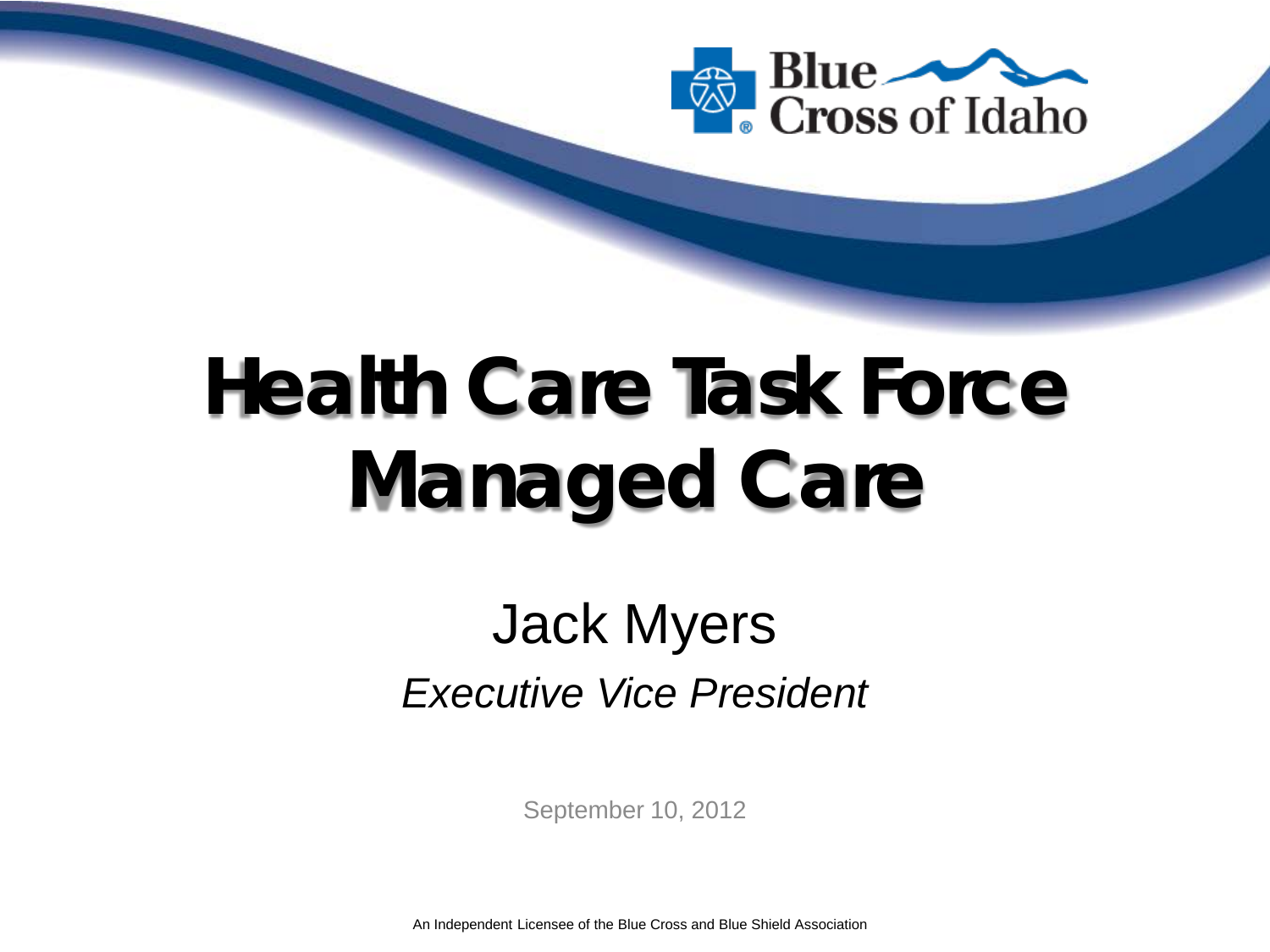## **Profile: Blue Cross of Idaho**

- Formed in 1945 as Idaho Hospital Services
- Changed name to Blue Cross of Idaho in 1973
- Not-for-profit mutual insurance company
- Serves only Idaho residents and employer groups
- 440K medical members and an additional 226K free standing dental members for a total membership of 706K



- Premium revenues in 2012 at \$1.8 billion
- Market share: Commercial 34%; Medicare Advantage 45%

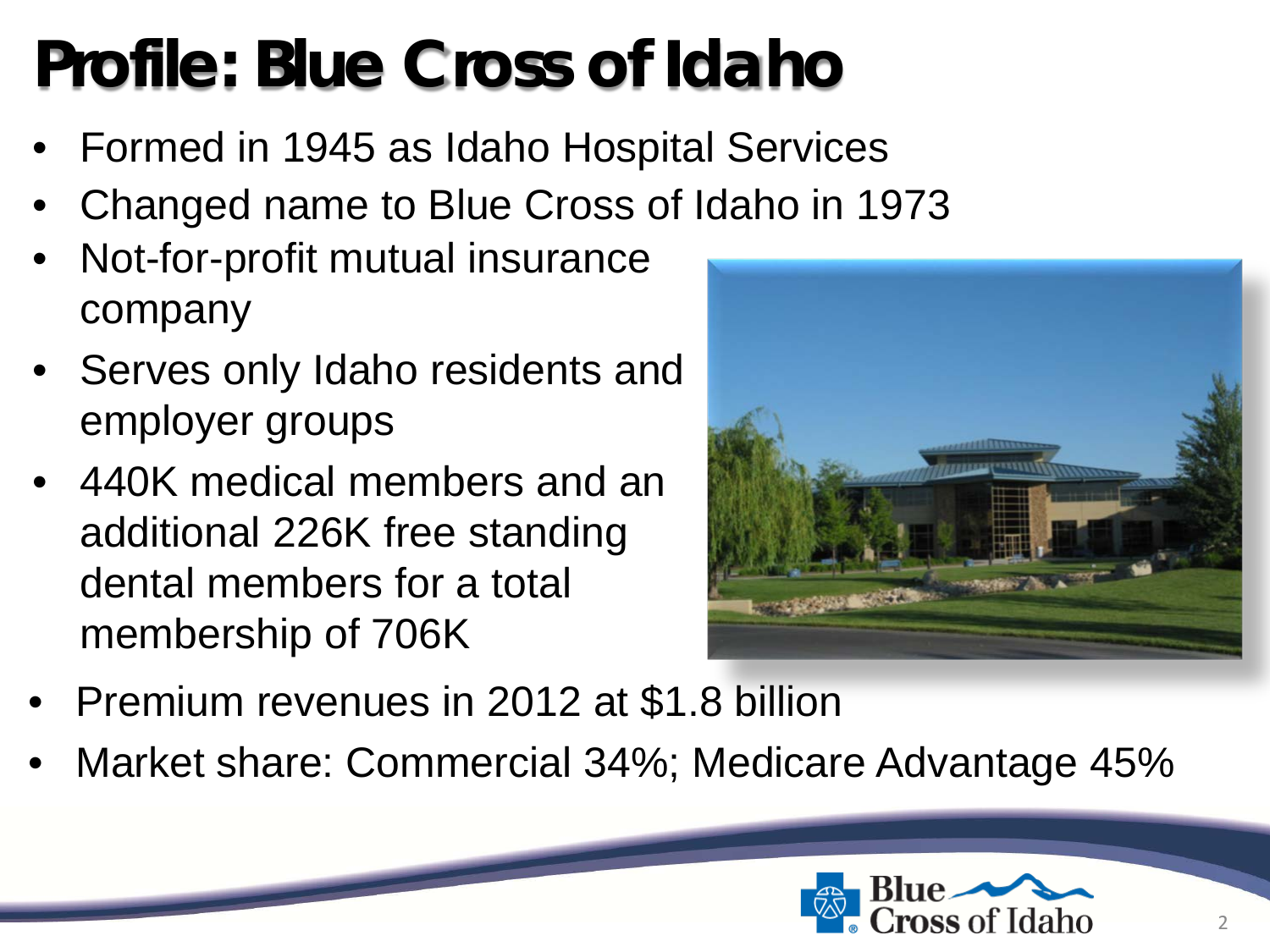### **Evolution of Managed Care**

- Introduced HMO Blue in 1990
- Introduced True Blue Medicare in 1997
- Care and Quality management staff have grown 300% from 42 staff members in 2002 to 129 in 2012 (or 14% of total staffing)
- Information Technology staff increased by 70% (137 during the 10-years while total staff increased by 47%)
- Managed care principles applied across entire 440,000 member population
- Senior management has many years experience from integrated managed Medicare/Medicaid systems

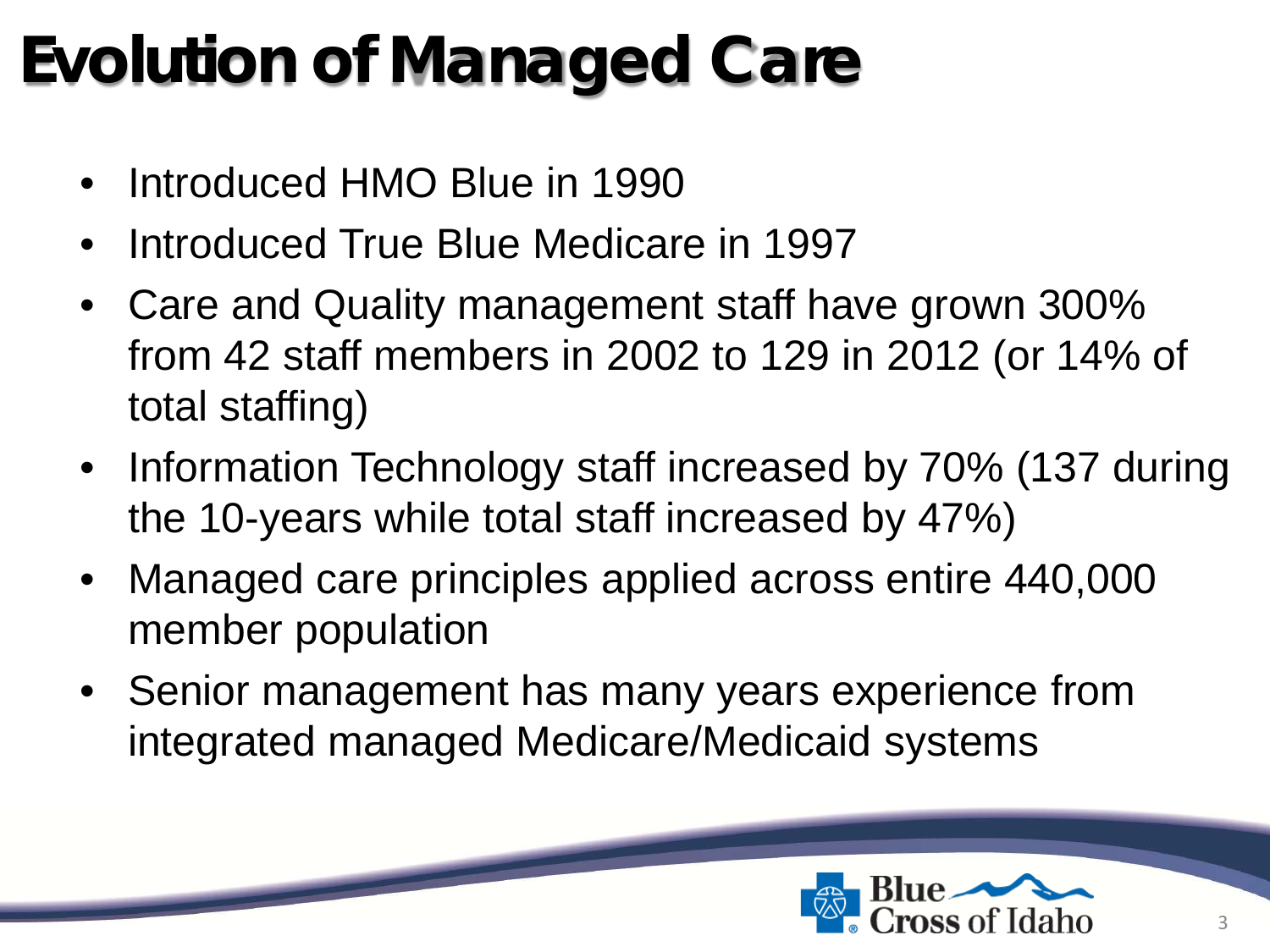## **What Works Well in Managed Care?**

- Coordinated Care
- Aligning incentives between the provider and the members
- Systems profiling of individuals health risk – allowing for appropriate preventive measures
- Sharing information between health plan and provider
- Promoting evidence based approach to care *(right care / right place / right cost)*

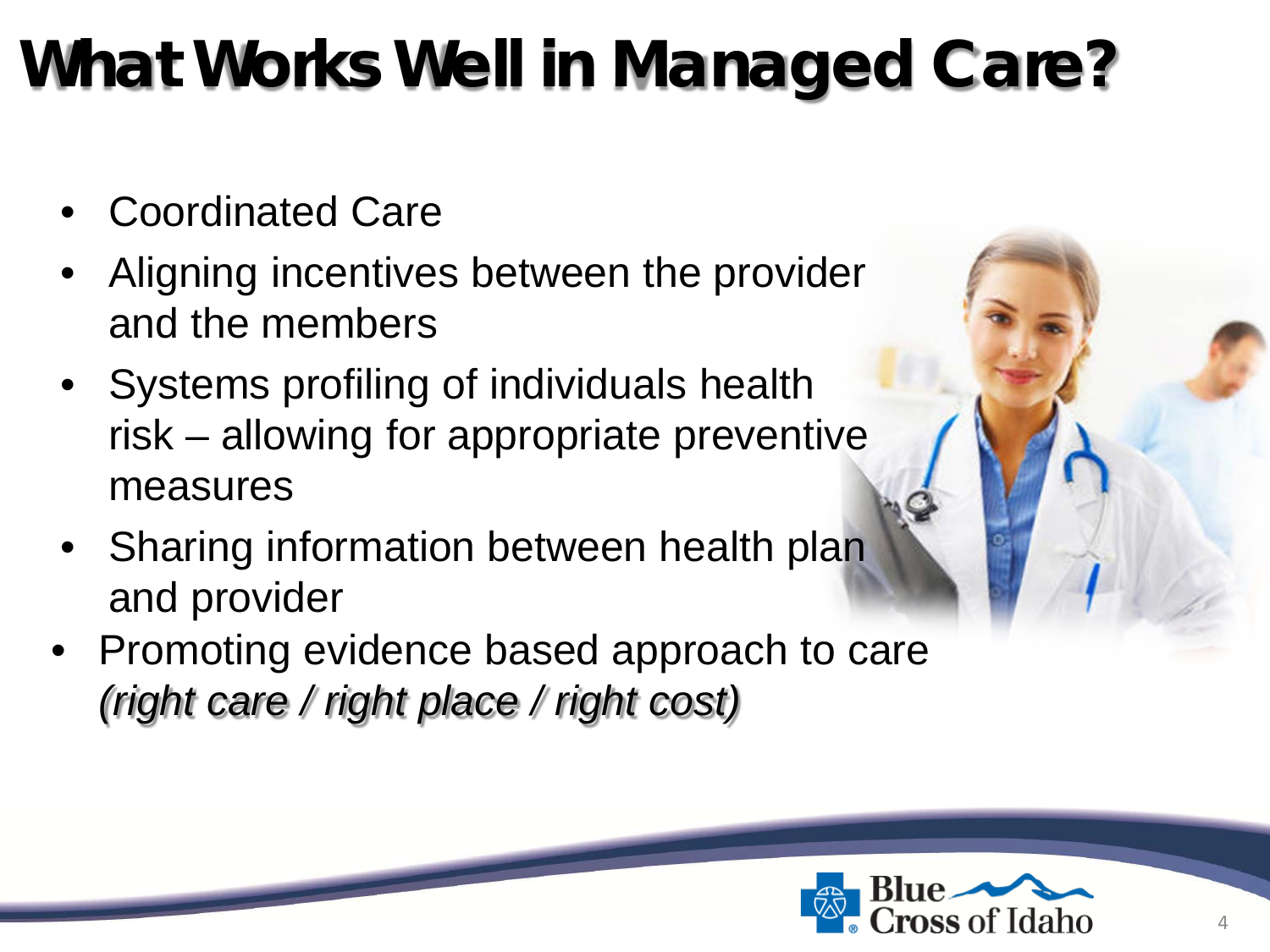#### **Blue Cross of Idaho Care Continuum**

#### Integrated Care Management Platform

#### **Wellness**

HRA/Health Maintenance/Life Style

Coaching/Risk Behavior

Change/Improved Productivity

#### **Member Centric Care Coordination**

Total Population Health Diabetes/Congestive Heart Failure/Asthma/COPD/ Chronic/Self-Management



#### Case Management

High Cost/Catastrophic

Complex/Acute/Specialty Care/Behavioral Health

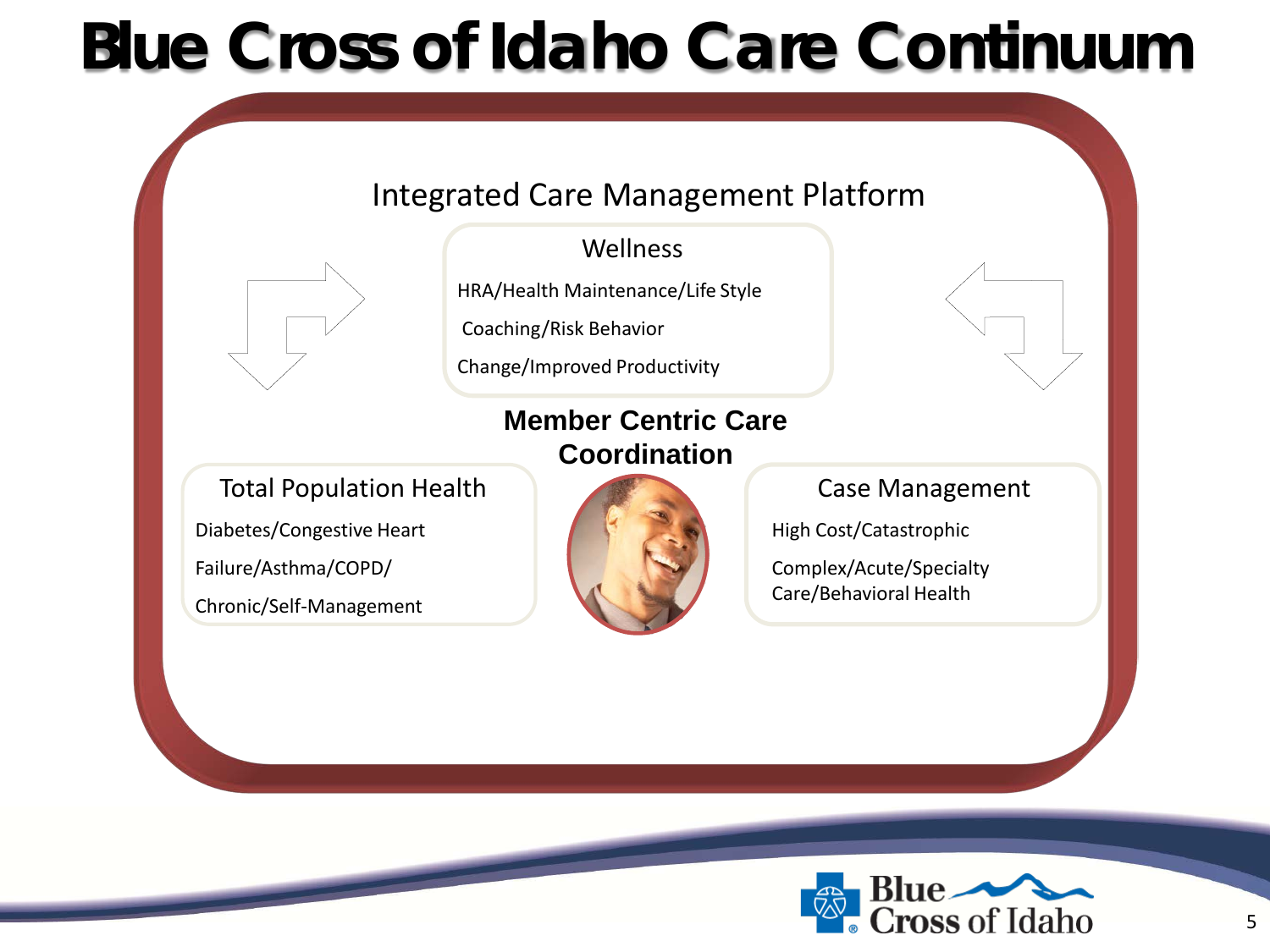#### **True Blue Post-Acute Days/1,000**



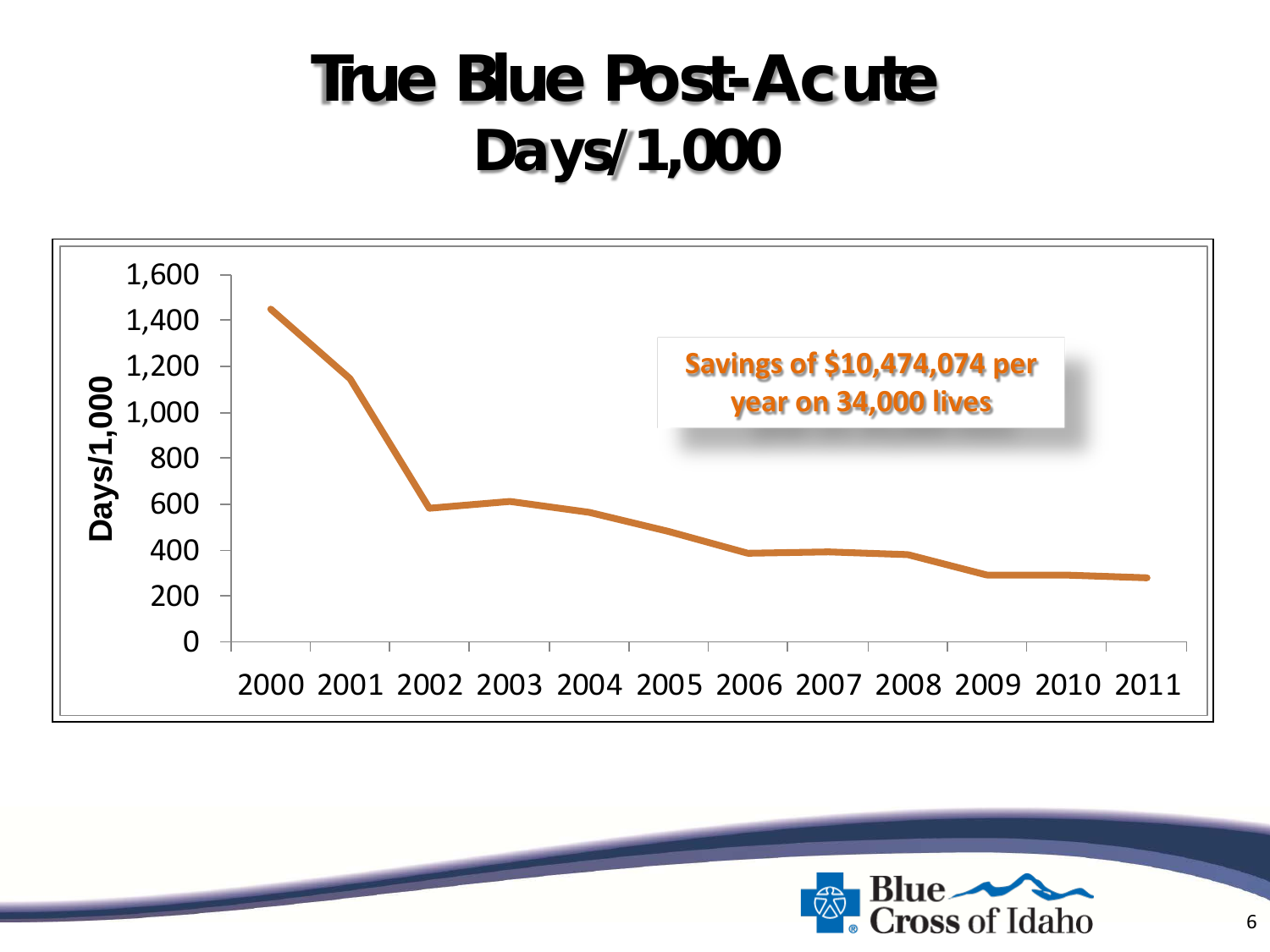## **Averted Days Through Observation Stays for 2011**

- Medical necessity of an inpatient stay determined using InterQual criteria
- Often patients do not meet the criteria for an inpatient stay and therefore the DRG is avoided
- Patients may be managed by observation and discharged with home care
- Net savings for averted admissions for 2011- \$6,836,700

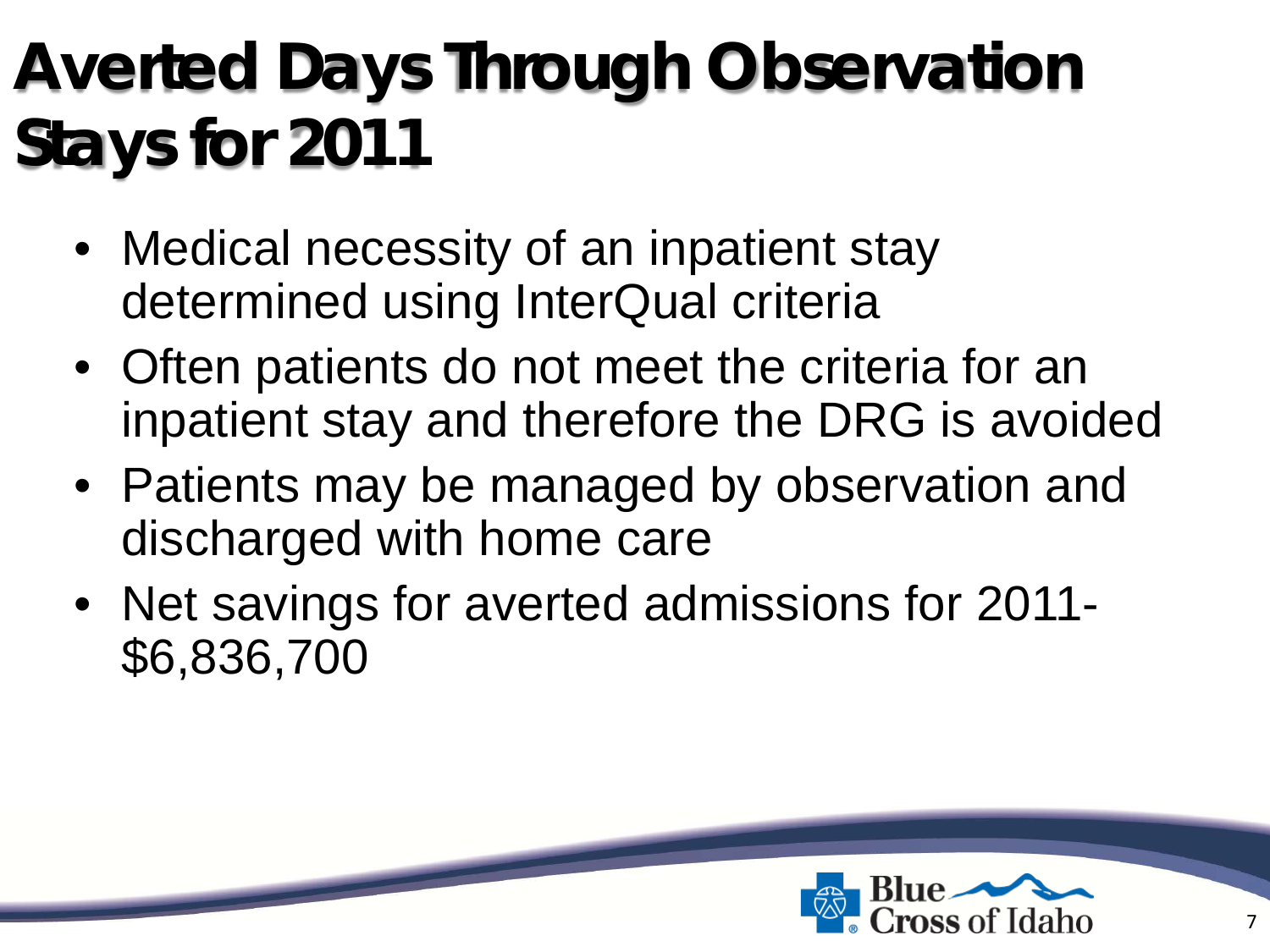## **Total Population Health**

- 30,000 Disease Management members
- Heart Failure/Asthma/Diabetes and COPD
- Added new Wellness Program for Healthy Measures product - Cardiometabolic Syndrome
- Personal Health Management to provide member education and coaching

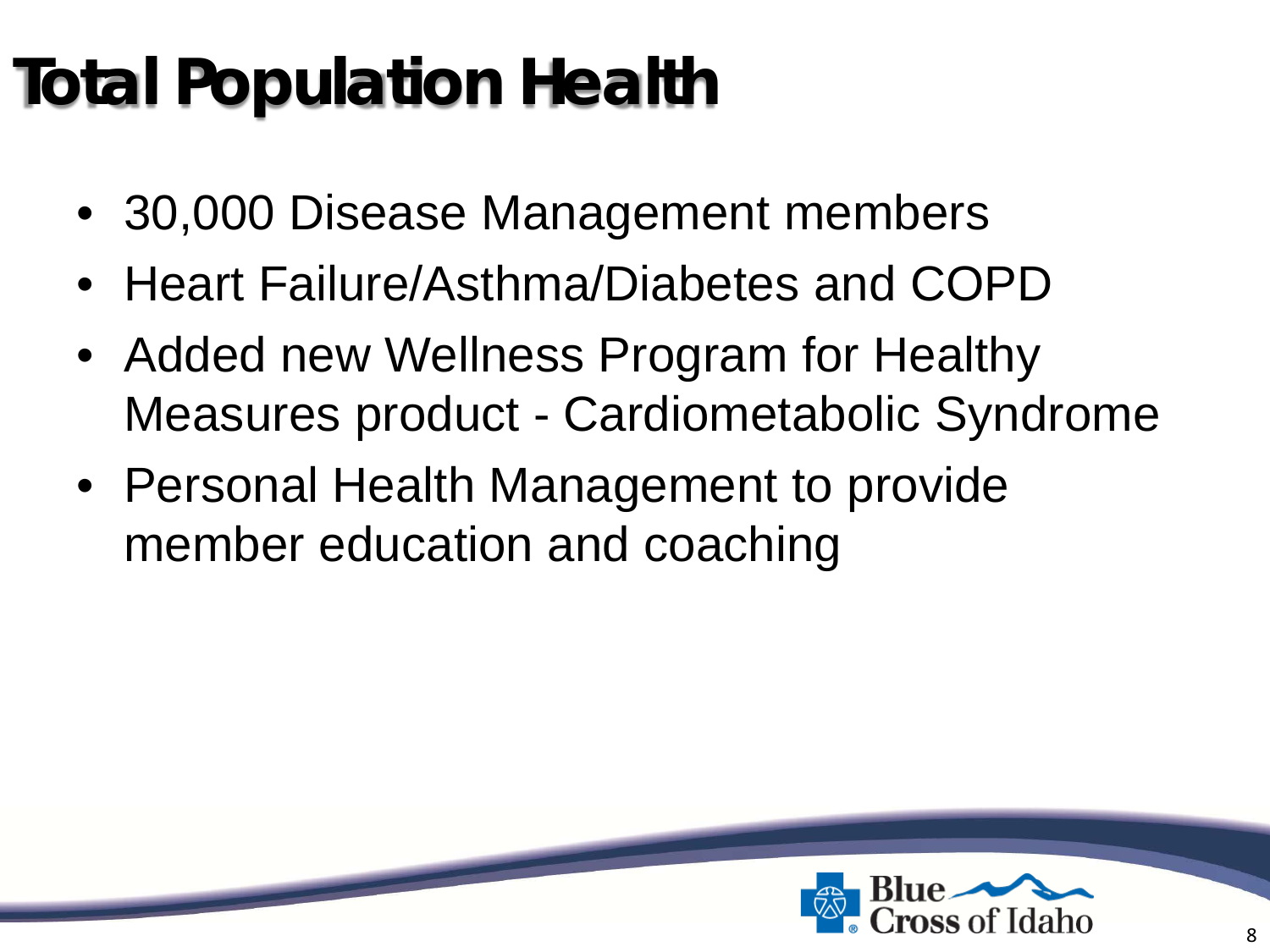## **Total Population Health**

Utilization Analysis Comparing 2009 to 2010\* **Commercial**

- **Emergency Department Visits**\*\*
	- 66.4% decrease Asthma
	- 31.6% decrease Diabetes
	- 64.3% decrease-Heart Failure
- **Inpatient Admissions**
	- 63.6% decrease Asthma
	- 88.9% decrease Diabetes
	- 78.8% decrease-Heart Failure



**\*\*COPD did not start for Commercial until 9/11** \***Awaiting 2010 data**

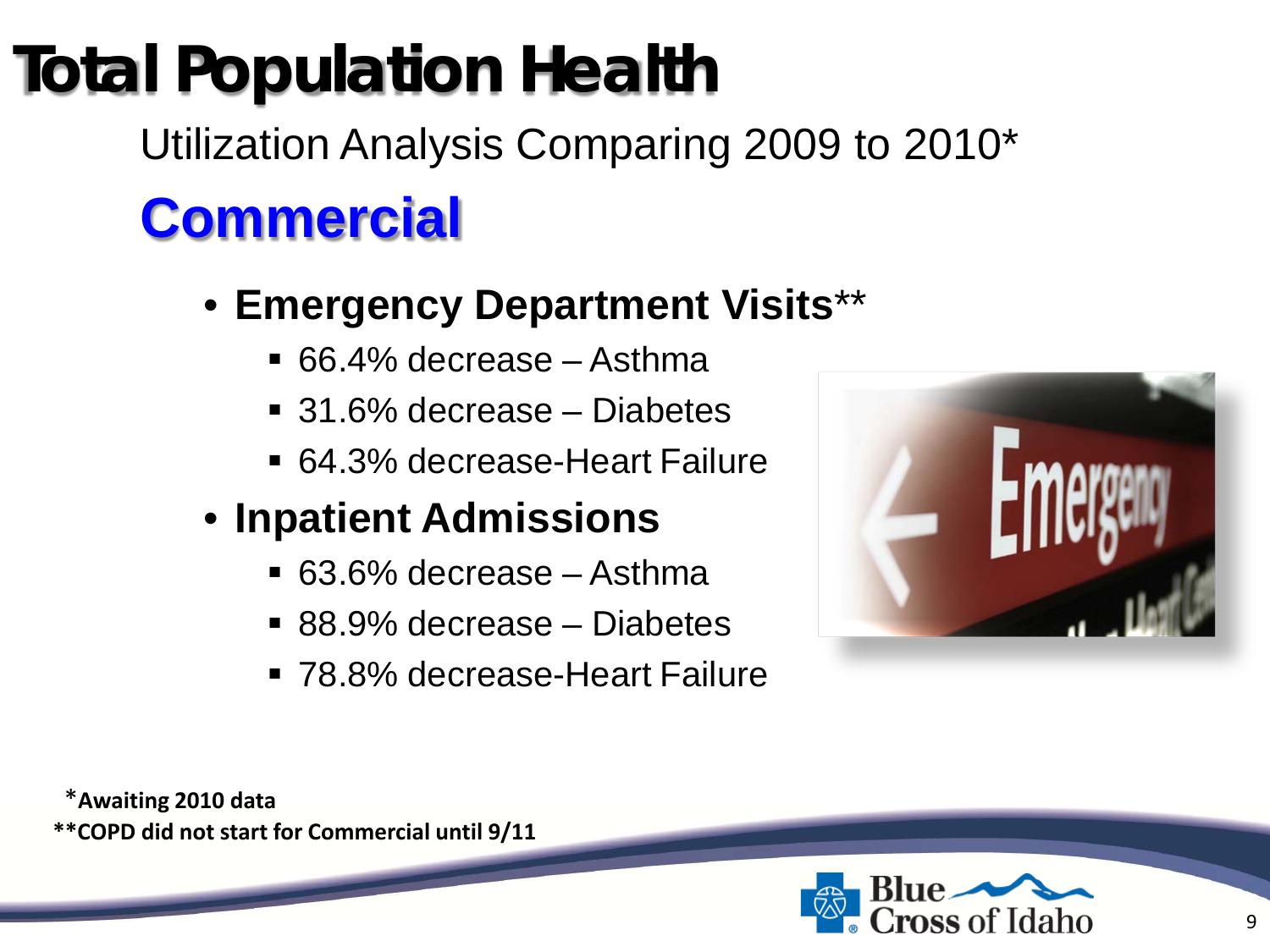### **2011 BH Readmission Project**

#### • **Interventions used to address:**

- BCI Bridge Program
- Within 48-hours of discharge contact with member to ensure discharge plan in place, follow up appointment within 7-days. Referral to complex case management if issues.
- Contact with outpatient providers to ensure member kept the follow up appt
- Readmission complex case management protocol within 48 hours of readmission to acute level of care

#### • **As a result of the above interventions BCI achieved the following results:**

| - 30 day Commercial | In State Hospital      | 10% | 8%    | decrease of 20% |
|---------------------|------------------------|-----|-------|-----------------|
|                     | Out of State Hospitals | 12% | $6\%$ | decrease of 50% |
| - 30 day Medicare   | In State Hospital      | 12% | 10%   | decrease of 17% |
|                     | Out of State Hospitals | 25% | 12%   | decrease of 52% |

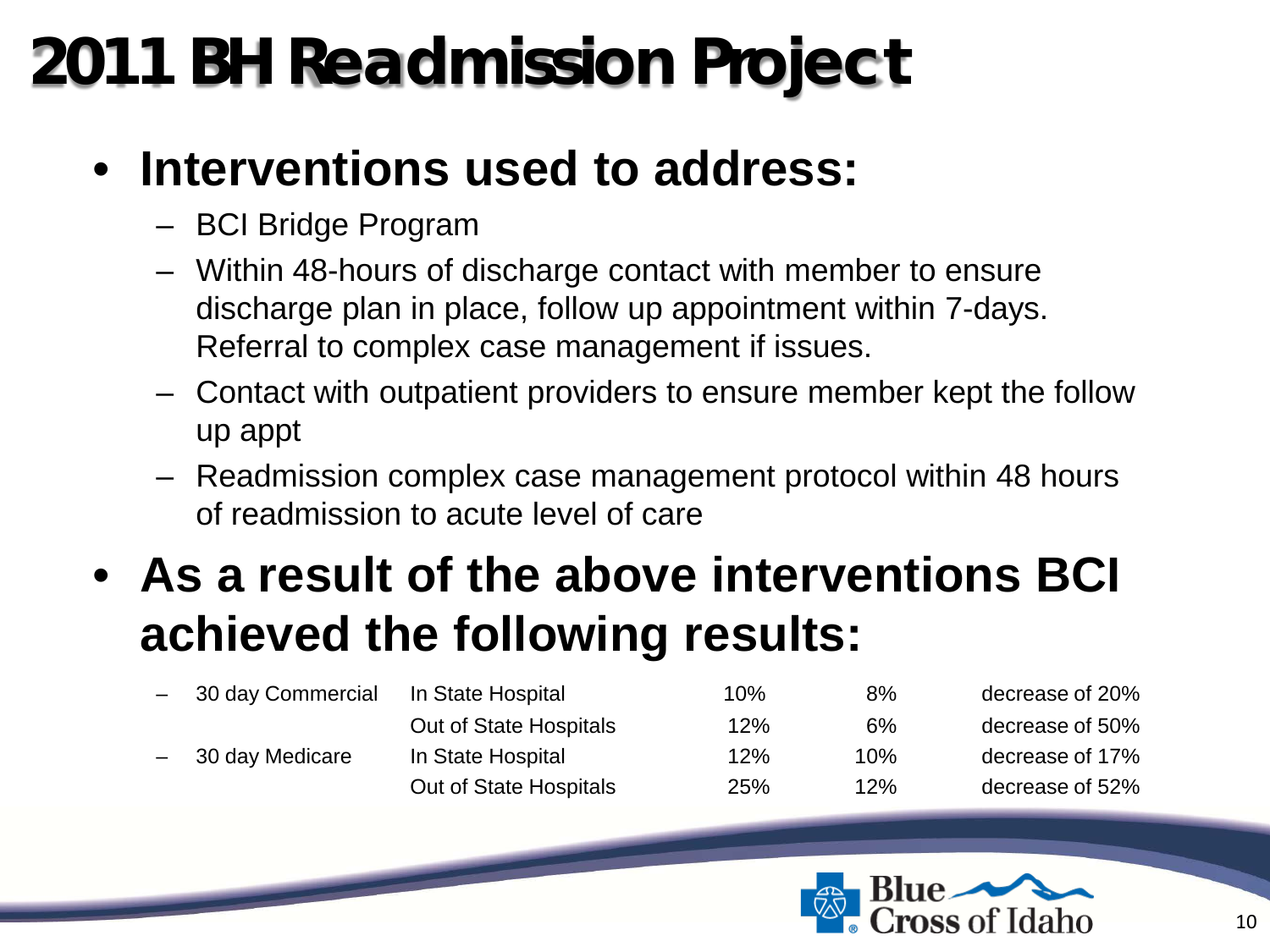#### **Pharmacy Generic Initiative**

- **In 2005, the pharmacy benefit changed so the member pays the difference in cost between brand and its generic**
	- Generic Fill Rate (GFR) has increased from 43% to 76%
	- Every 1% increase in GFR leads to Plan cost savings of 2.9%
- **In 2010, web tools introduced for physicians to review their prescribing habits**

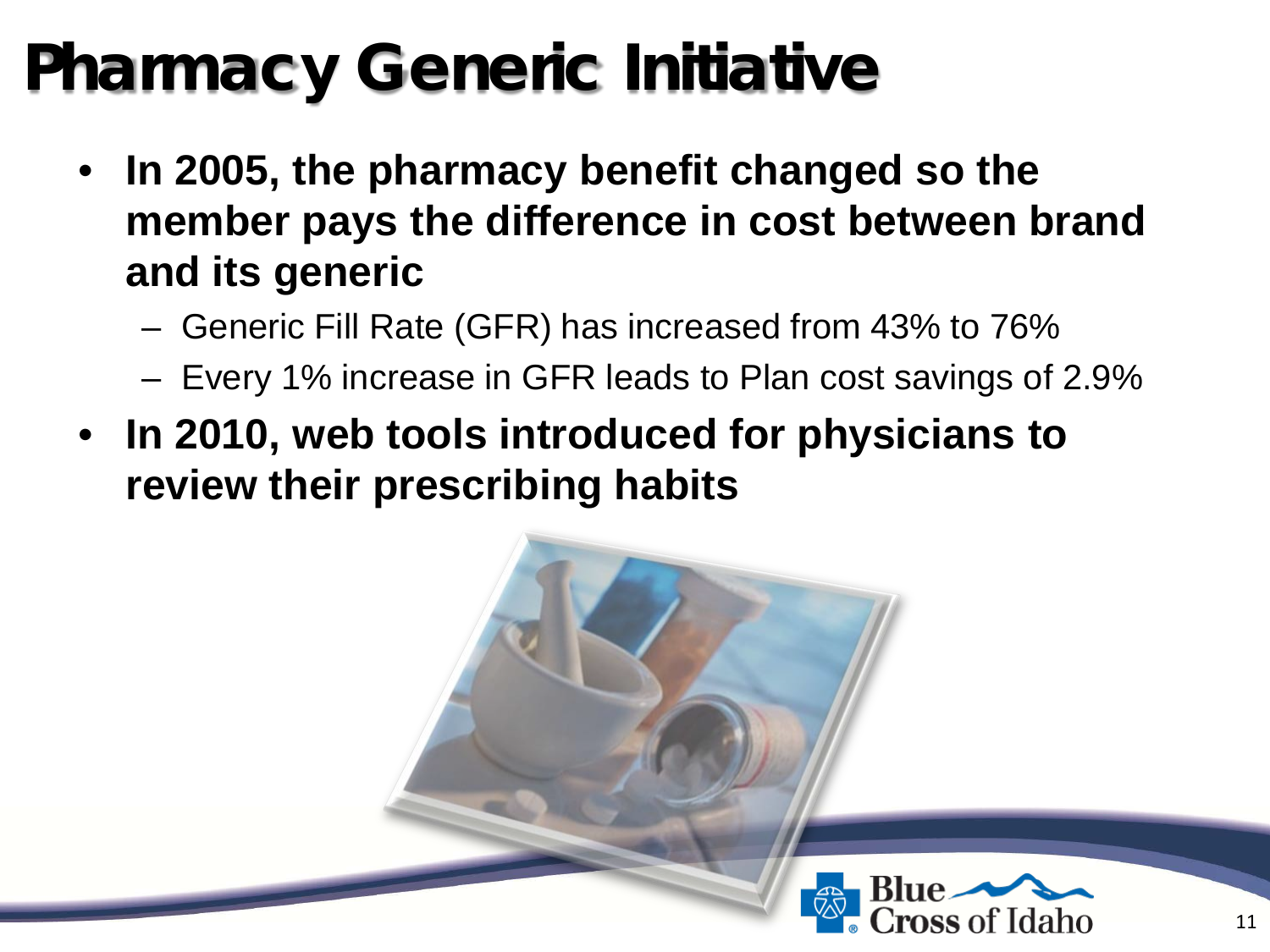#### **BCI Transition to Medicaid**

- **Currently have the only Medicaid Dual Eligible SNP contract – initiated in 2007.**
- **BCI was awarded the Idaho Smiles Dental Medicaid contract in 2007.**
- **We are evaluating a bid response to the Idaho Behavioral Health RFP.**
- **We look forward to the state's issuance of an RFP for the demonstration proposal to integrate care for Dual Eligibles.**

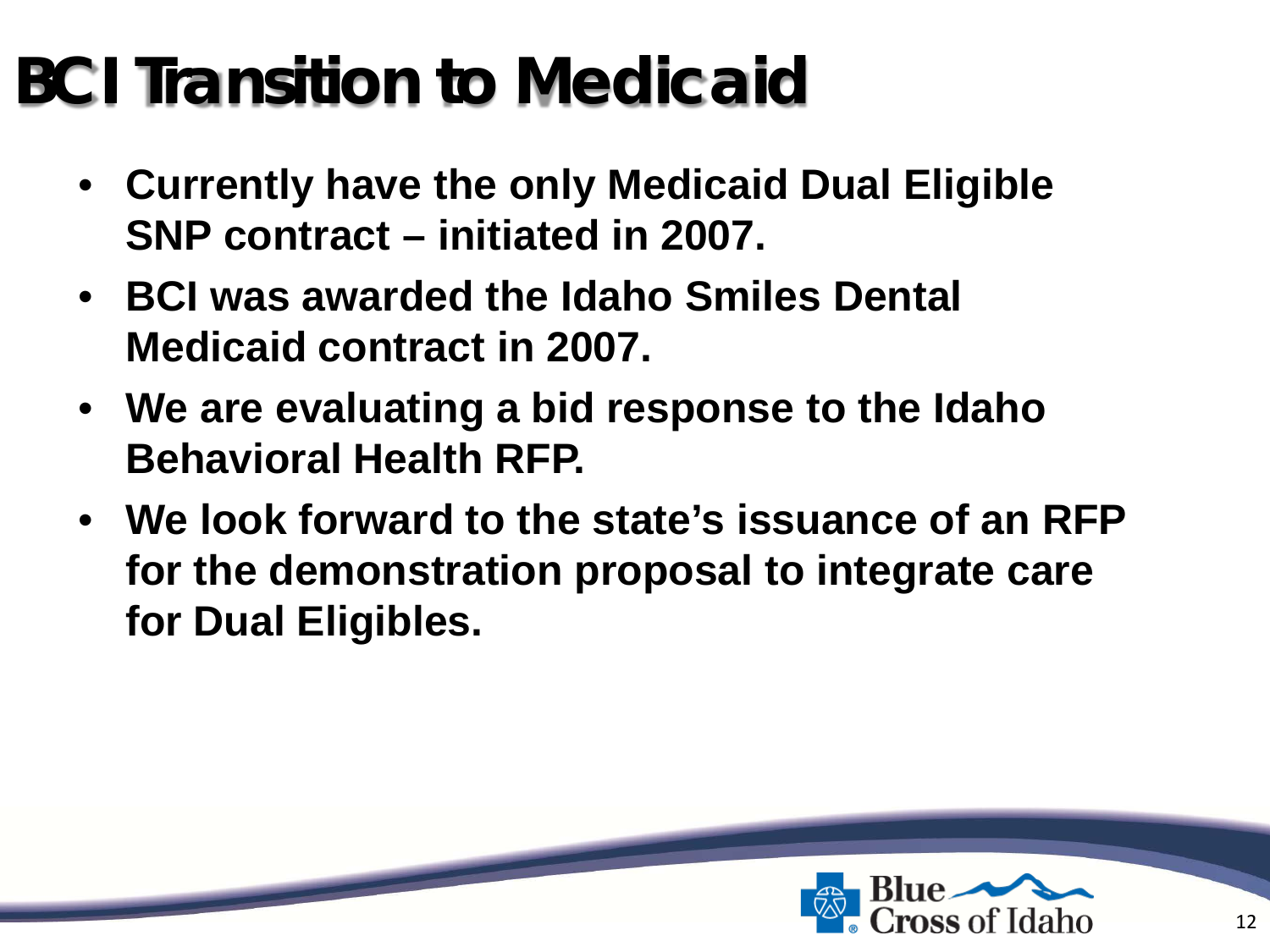#### **Transition to Medicaid**

- **BCI invited the Lewin Group to present managed care concepts and savings opportunities to state policymakers in February 2011**
	- Overall non-dual savings would range from \$37 million to \$99 million over a 10-year period in the state share at \$11 to \$22 million
	- Implementation takes two years and will cost the state \$1.0 to \$1.5 million

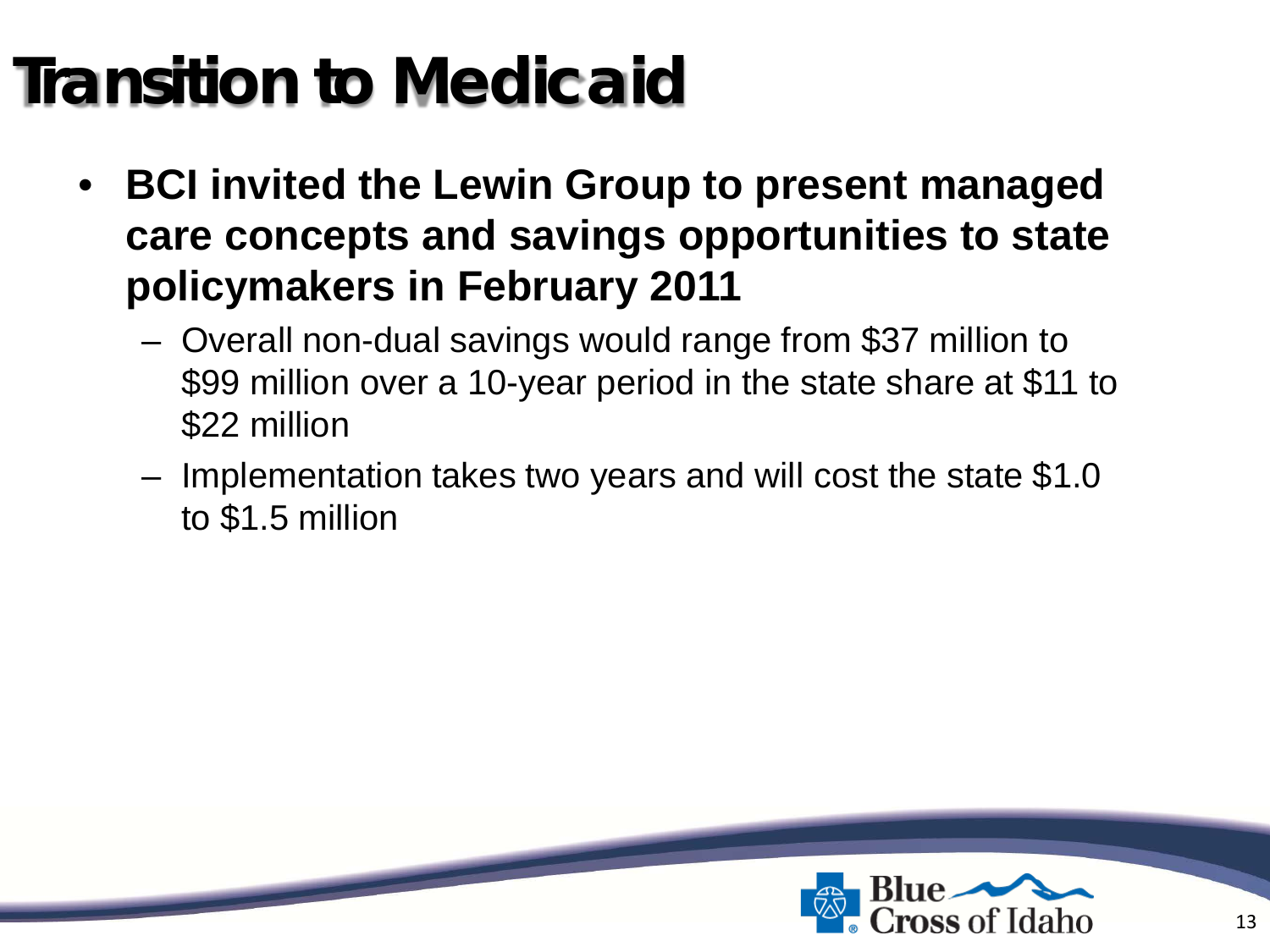## **Quality Initiatives**

- **Paid \$5 million to hospitals for participating in Quality and Safety measures that target a number of issues such as reducing readmissions, hospital acquired infections, surgical safety, etc.**
- **Developed a pilot Transitions of Care program for Medicare Advantage members to improve discharge from the hospital and reduce readmissions.**
- **True Blue Medicare Advantage improved from 4 to 4.5 STARS (based on a 5 point scale). The national average for 2012 was 3.3.**